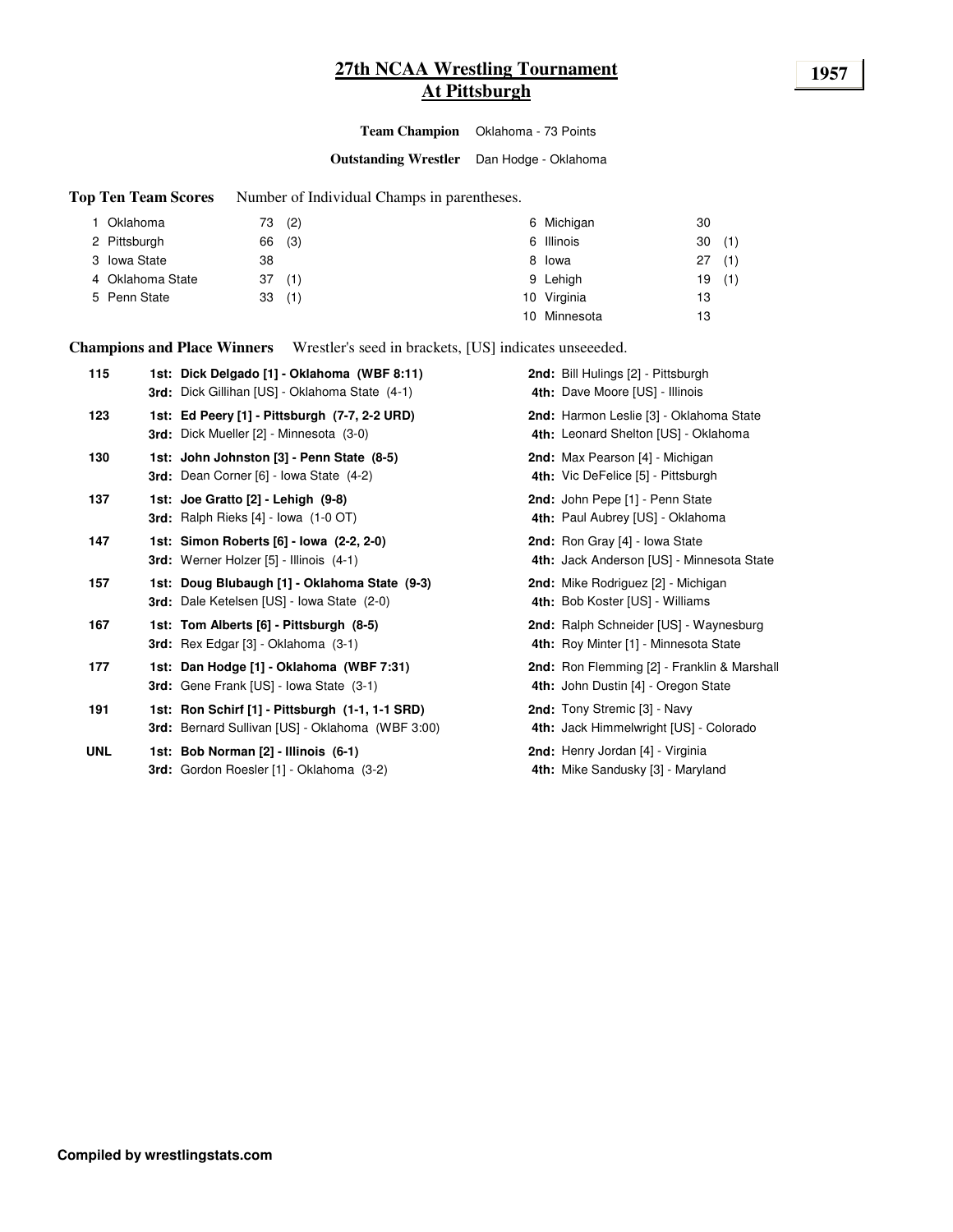| Bob Myers, Lehigh [5]         |                       |                        |                        |                        |
|-------------------------------|-----------------------|------------------------|------------------------|------------------------|
| Bye                           | <b>Bob Myers</b>      |                        |                        |                        |
| Dave Wall, North Carolina     | Dave Wall             | Bob Myers Fall 2:48    |                        | 115 Weight Class       |
| Bye                           |                       |                        |                        |                        |
| Charles Prunty, Minnesota     |                       |                        | John McHugh 7-2        |                        |
| Bye                           | <b>Charles Prunty</b> |                        |                        |                        |
| John McHugh, Maryland [4]     |                       | John McHugh 6-3        |                        |                        |
| Bye                           | John McHugh           |                        |                        |                        |
| David Clark, Columbia         |                       |                        |                        | Dick Delgado Fall 5:48 |
| Bye                           | David Clark           |                        |                        |                        |
| Larry Guldberg, Northern Iowa |                       | David Clark 5-2        |                        |                        |
| Bye                           | Larry Guldberg        |                        |                        |                        |
| Dick Delgado, Oklahoma [1]    |                       |                        | Dick Delgado Fall 1:53 |                        |
| Bye                           | Dick Delgado          |                        |                        |                        |
| Dave Moore, Illinois          |                       | Dick Delgado 21-5      |                        |                        |
| Art McCall, Temple            | Dave Moore 4-1        |                        |                        |                        |
| Bill Youngers, Kansas State   |                       |                        |                        | Dick Delgado Fall 8:11 |
|                               | <b>Bill Youngers</b>  |                        |                        |                        |
| Bye<br>Henry Wise, Virginia   |                       | Henry Wise 2-0         |                        |                        |
|                               | Henry Wise            |                        |                        |                        |
| Bye                           |                       |                        | Bill Hulings 5-0       |                        |
| Dante Shapiro, Carleton       | Dante Shapiro         |                        |                        |                        |
| Bye                           |                       | Bill Hulings Fall 8:10 |                        |                        |
| Bill Hulings, Pittsburgh [2]  | <b>Bill Hulings</b>   |                        |                        |                        |
| Bye                           |                       |                        |                        | Bill Hulings 4-1       |
| Tom Carlson, Lafayette        | Tom Carlson           |                        |                        |                        |
| Bye                           |                       | Frank Altman 8-0       |                        |                        |
| Frank Altman, Iowa State [3]  | Frank Altman          |                        |                        |                        |
| <b>Bye</b>                    |                       |                        | Dick Gillihan 5-2      |                        |
| John Wager, Toledo [6]        | John Wager            |                        |                        |                        |
| Bye                           |                       | Dick Gillihan 12-7     |                        |                        |
| Dick Gillihan, Oklahoma State | Dick Gillihan         |                        |                        |                        |
| Bye                           |                       |                        |                        |                        |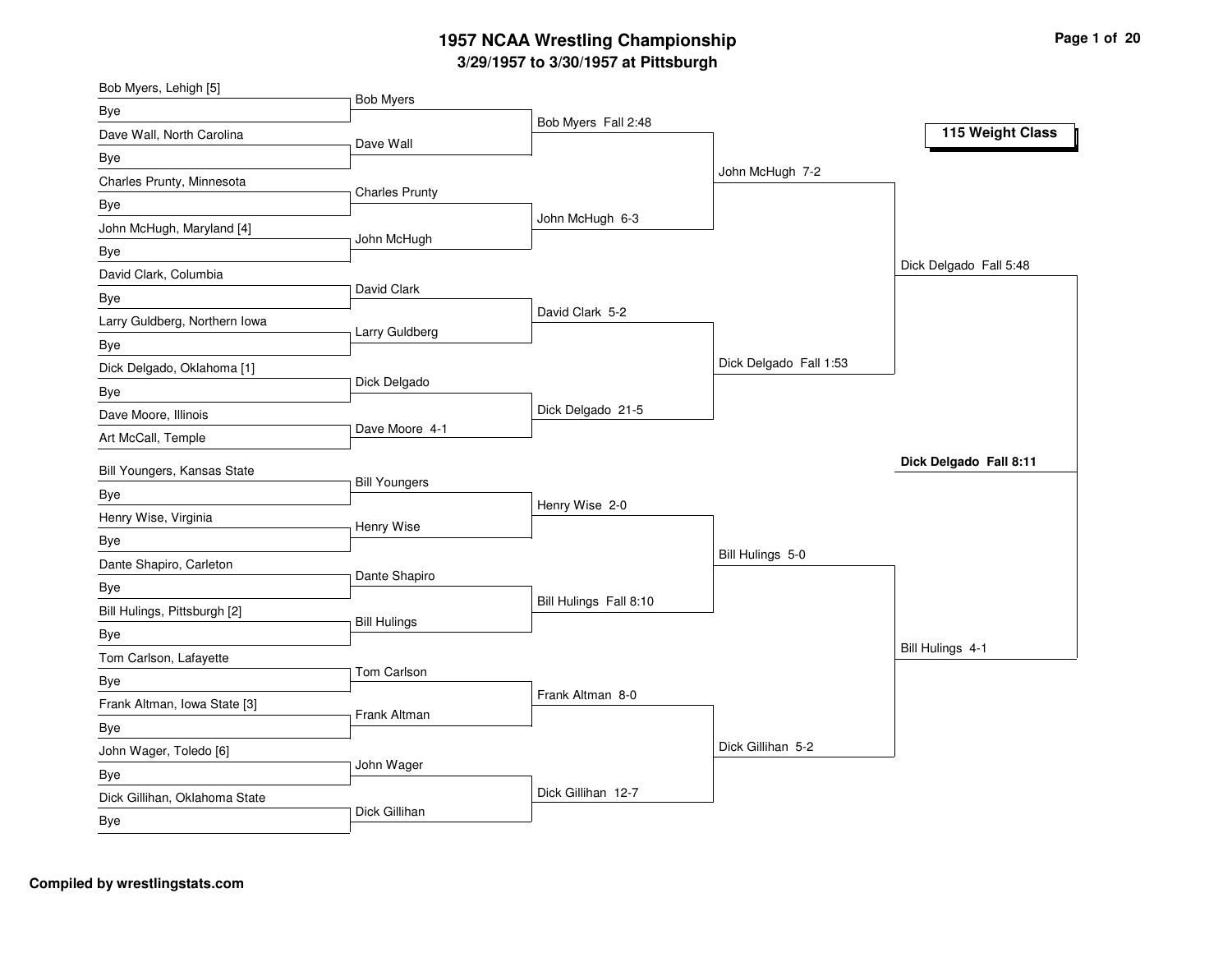# **3/29/1957 to 3/30/1957 at Pittsburgh 1957 NCAA Wrestling Championship Page <sup>2</sup> of <sup>20</sup>**

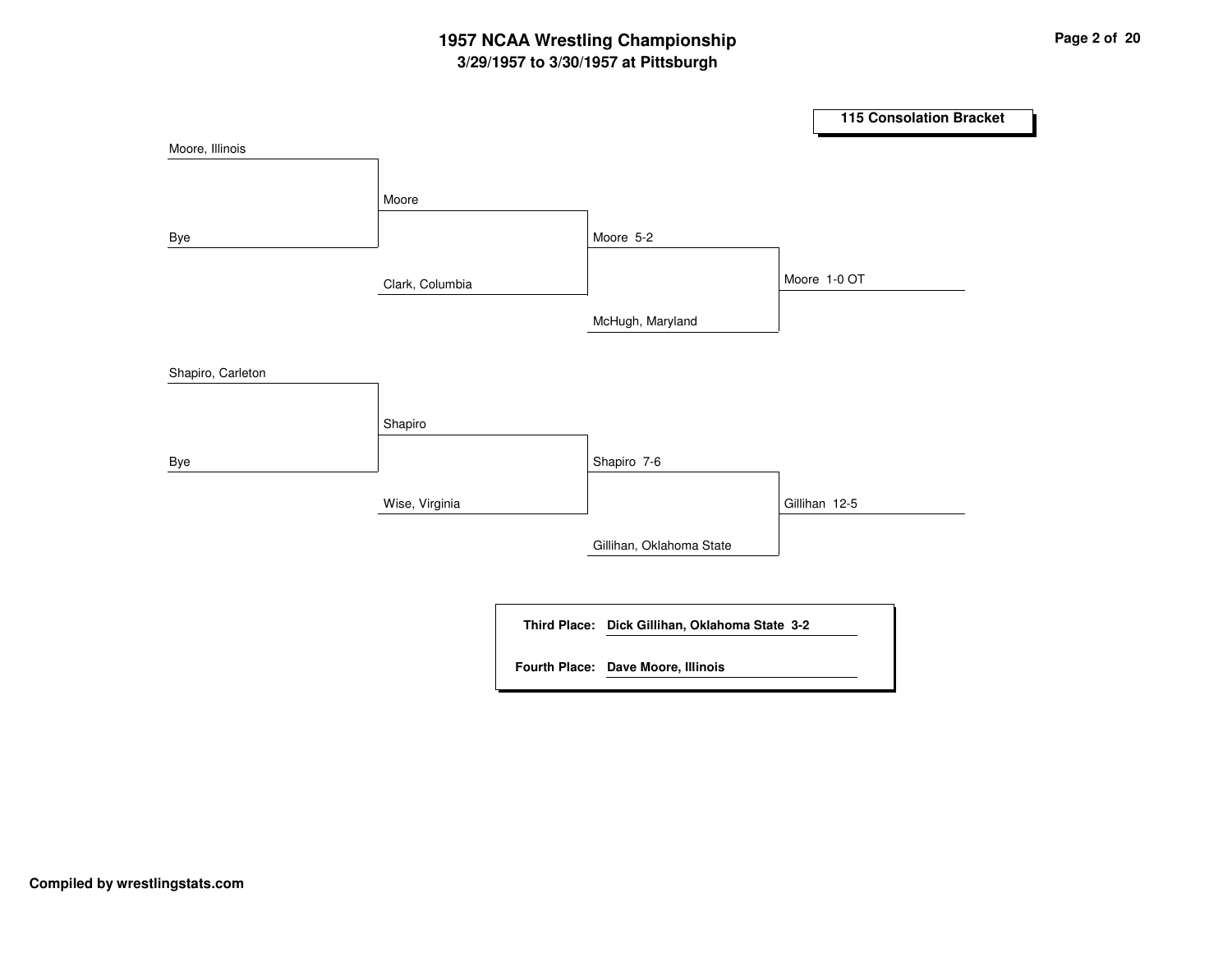| Jim Miller, Kansas State          |                        |                           |                   |                       |
|-----------------------------------|------------------------|---------------------------|-------------------|-----------------------|
| Bye                               | Jim Miller             |                           |                   |                       |
| Don Stroud, Michigan State [4]    | Don Stroud             | Don Stroud 3-2            |                   | 123 Weight Class      |
| Bye                               |                        |                           |                   |                       |
| Herb Karcher, Wyoming [5]         |                        |                           | Don Stroud 3-1    |                       |
| Bye                               | Herb Karcher           |                           |                   |                       |
| Joel Neuschwander, Oregon State   |                        | Herb Karcher 5-1          |                   |                       |
| Bye                               | Joel Neuschwander      |                           |                   |                       |
| Tom Westfall, West Virginia       |                        |                           |                   | Ed Peery 5-1          |
| Bye                               | Tom Westfall           |                           |                   |                       |
| Leonard Shelton, Oklahoma         |                        | Leonard Shelton Fall 8:14 |                   |                       |
| Bye                               | Leonard Shelton        |                           |                   |                       |
| Ed Peery, Pittsburgh [1]          |                        |                           | Ed Peery 6-0      |                       |
| Bye                               | <b>Ed Peery</b>        |                           |                   |                       |
| Ray Haney, Maryland               |                        | Ed Peery 4-0              |                   |                       |
| George Munnich, Kings Point       | Ray Haney 8-0          |                           |                   |                       |
| Joe Ornowski, Ohio University     |                        |                           |                   | Ed Peery 7-7, 2-2 URD |
| Dick Mueller, Minnesota [2]       | Dick Mueller Fall 5:00 |                           |                   |                       |
|                                   |                        | Dick Mueller 5-0          |                   |                       |
| Don Corrigan, Northern Iowa       | Don Corrigan           |                           |                   |                       |
| Bye                               |                        |                           | Dick Mueller 3-0  |                       |
| George Creason, Syracuse          | George Creason         |                           |                   |                       |
| Bye                               |                        | Larry Moser 8-3           |                   |                       |
| Larry Moser, Iowa                 | Larry Moser            |                           |                   |                       |
| Bye                               |                        |                           |                   | Harmon Leslie 7-5     |
| Sid Nodland, Penn State [6]       | Sid Nodland            |                           |                   |                       |
| Bye                               |                        | Sid Nodland 4-3           |                   |                       |
| Dave Harty, Iowa State            | Dave Harty             |                           |                   |                       |
| <b>Bye</b>                        |                        |                           | Harmon Leslie 8-7 |                       |
| Harmon Leslie, Oklahoma State [3] | Harmon Leslie          |                           |                   |                       |
| Bye                               |                        | Harmon Leslie Fall 7:48   |                   |                       |
| Charles Green, Cornell Iowa       | <b>Charles Green</b>   |                           |                   |                       |
| Bye                               |                        |                           |                   |                       |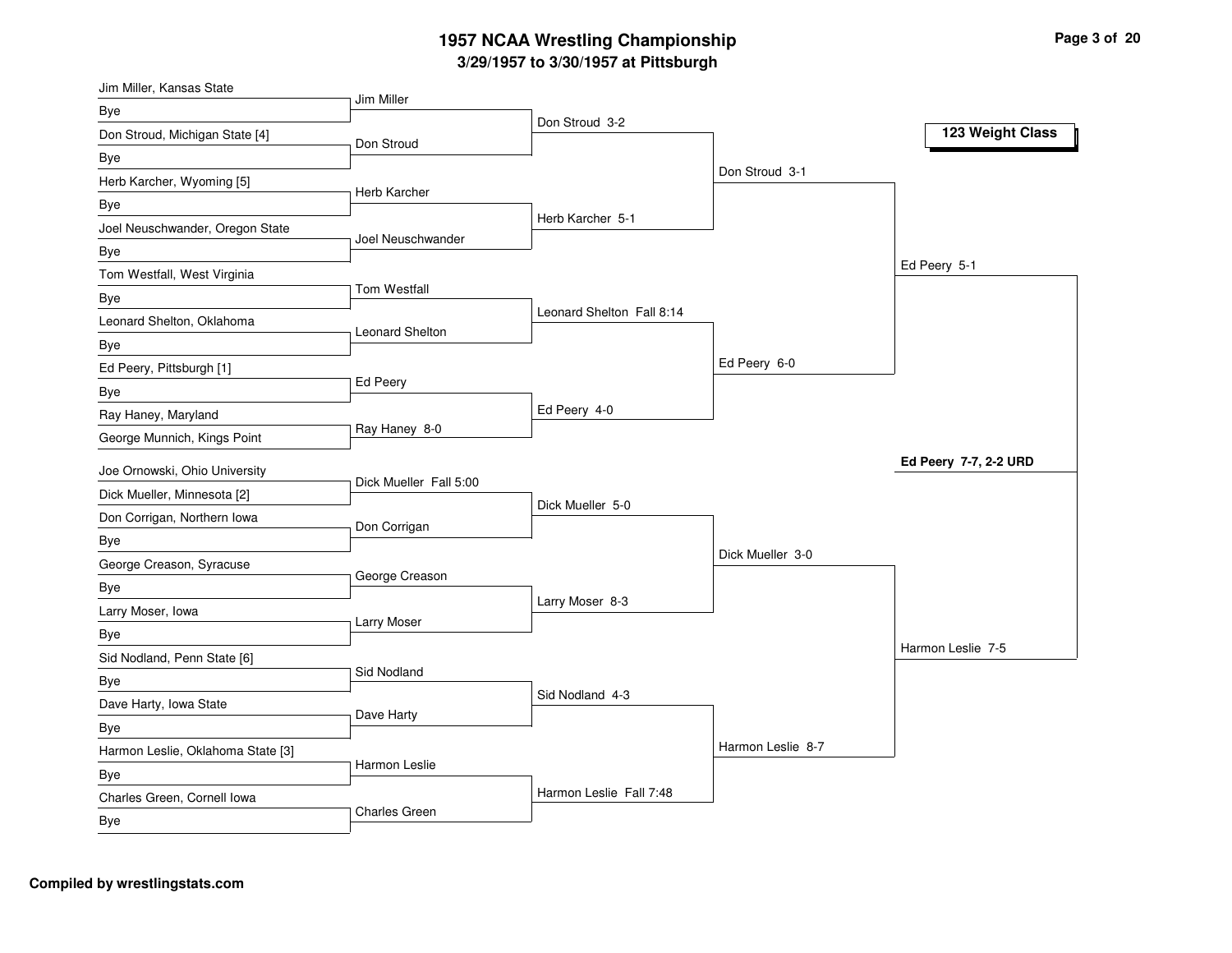# **3/29/1957 to 3/30/1957 at Pittsburgh 1957 NCAA Wrestling Championship Page <sup>4</sup> of <sup>20</sup>**

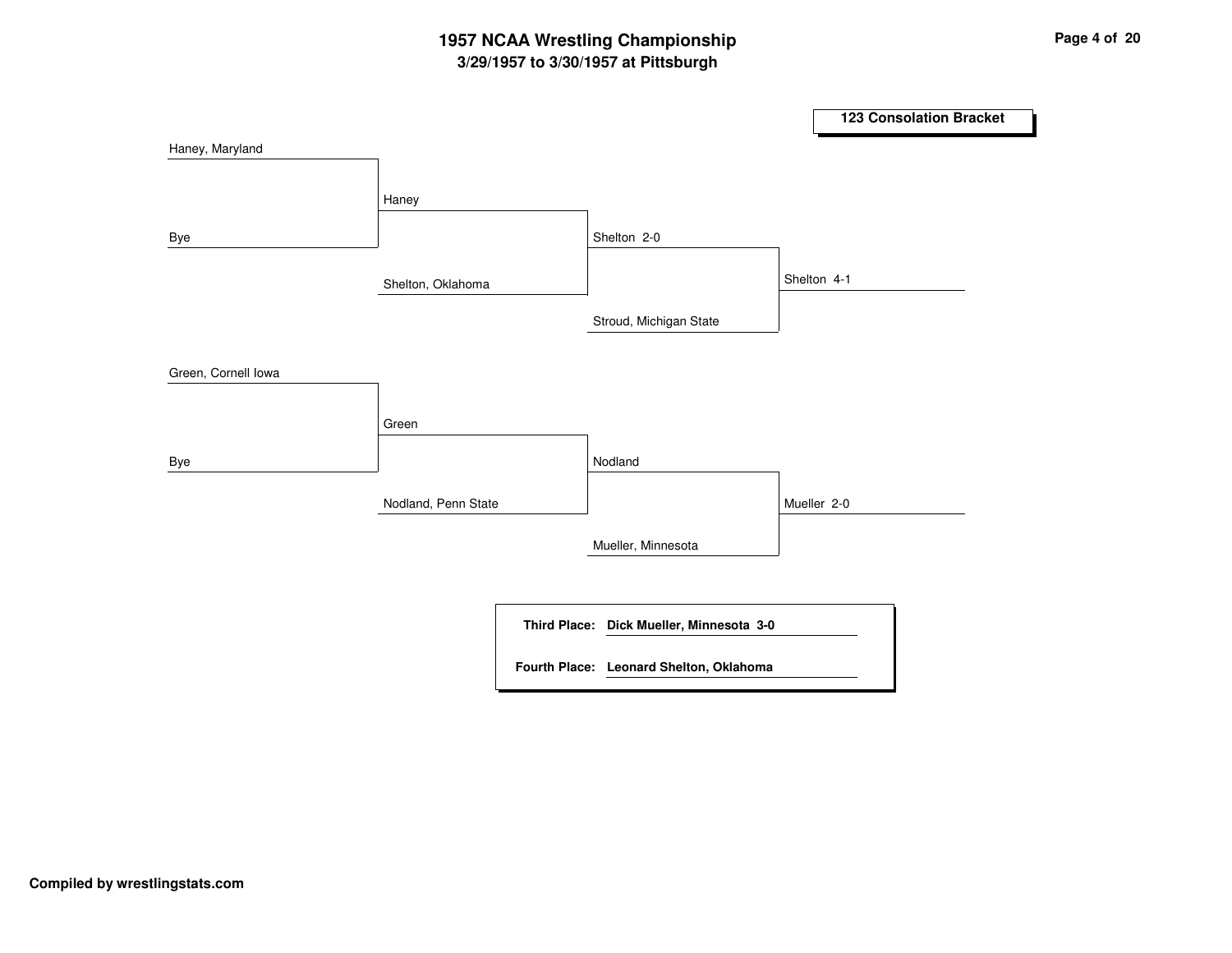| Max Pearson, Michigan [4]               |                      |                        |                   |                   |
|-----------------------------------------|----------------------|------------------------|-------------------|-------------------|
| Bye                                     | Max Pearson          | Max Pearson 9-2        |                   |                   |
| Clarence McNair, Kent State             | Clarence McNair      |                        |                   | 130 Weight Class  |
| Bye                                     |                      |                        |                   |                   |
| Vic DeFelice, Pittsburgh [5]            |                      |                        | Max Pearson 6-1   |                   |
| Bye                                     | Vic DeFelice         |                        |                   |                   |
| Bob Wagner, North Carolina              |                      | Vic DeFelice Fall 4:52 |                   |                   |
| Bye                                     | Bob Wagner           |                        |                   |                   |
| Paul Striker, Harvard                   |                      |                        |                   | Max Pearson DFT   |
| Bye                                     | Paul Striker         |                        |                   |                   |
| Bobby Lyons, Oklahoma [1]               | Bobby Lyons 6-0      | Bobby Lyons Fall 7:35  |                   |                   |
| John Orr, Drexel                        |                      |                        |                   |                   |
| Dick Storch, Carleton                   |                      |                        | Bobby Lyons 7-4   |                   |
| Leon Harbold, Lehigh                    | Leon Harbold 12-1    |                        |                   |                   |
| George Willis, Cornell                  |                      | Ed Masteller 5-2       |                   |                   |
| Ed Masteller, Northern Iowa             | Ed Masteller 6-3     |                        |                   |                   |
|                                         |                      |                        |                   |                   |
|                                         |                      |                        |                   | John Johnston 8-5 |
| Jerry Weisenseel, Army                  | Jerry Hoke 2-0       |                        |                   |                   |
| Jerry Hoke, Michigan State              |                      | Lee Allen 10-7         |                   |                   |
| Bob Herald, Oklahoma State              | Lee Allen 10-7       |                        |                   |                   |
| Lee Allen, Oregon [2]                   |                      |                        | Lee Allen 12-7    |                   |
| Joe Shook, Indiana                      | Joe Shook            |                        |                   |                   |
| <b>Bye</b>                              |                      | Joe Shook 13-9         |                   |                   |
| Fred Frommelt, Baltimore                | <b>Fred Frommelt</b> |                        |                   |                   |
| Bye                                     |                      |                        |                   | John Johnston 4-2 |
| John Johnston, Penn State [3]           | John Johnston        |                        |                   |                   |
| Bye                                     |                      | John Johnston 5-0      |                   |                   |
| Dick Chellevoid, Wartburg               | Dick Chellevoid      |                        |                   |                   |
| Bye                                     |                      |                        | John Johnston 8-5 |                   |
| Dean Corner, Iowa State [6]             | Dean Corner          |                        |                   |                   |
| Bye                                     |                      | Dean Corner 6-1        |                   |                   |
| Bye<br>Gordon Muse, Franklin & Marshall | Gordon Muse          |                        |                   |                   |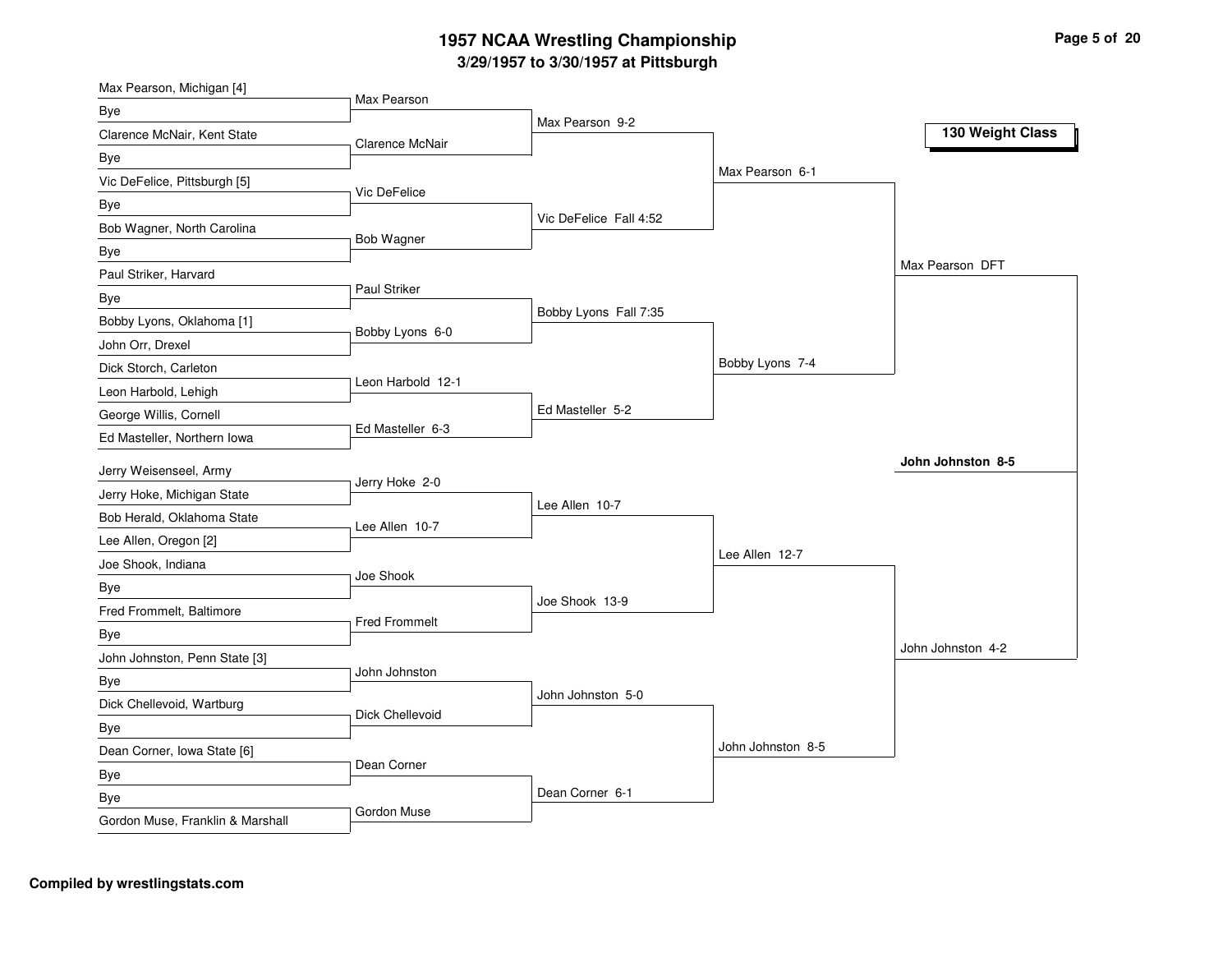# **3/29/1957 to 3/30/1957 at Pittsburgh 1957 NCAA Wrestling Championship Page <sup>6</sup> of <sup>20</sup>**

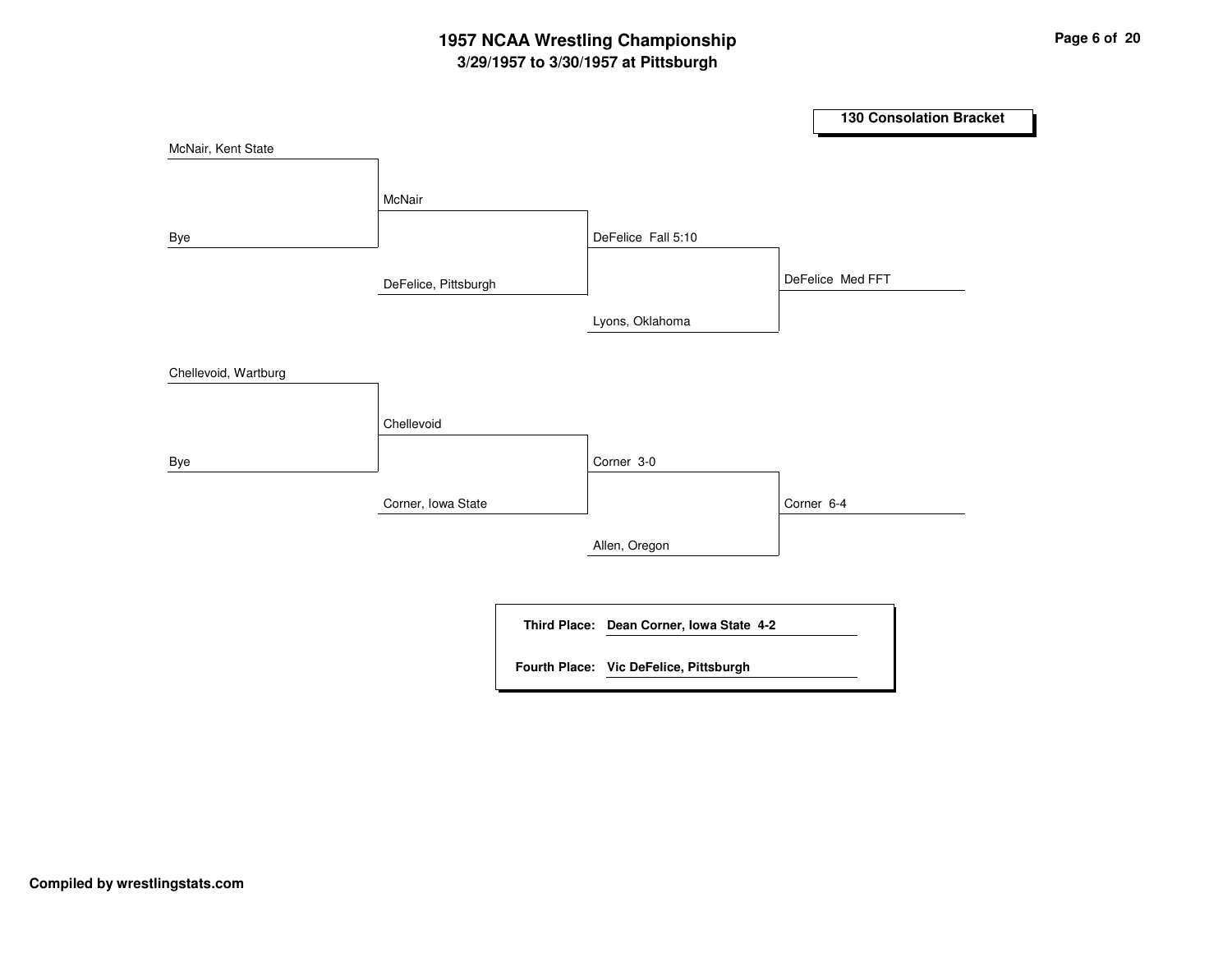| Armand Taylor, Virginia Tech       | <b>Armand Taylor</b> |                      |                   |                  |
|------------------------------------|----------------------|----------------------|-------------------|------------------|
| Bye                                |                      | Lee Grubbs 3-1       |                   |                  |
| Lee Grubbs, SIU-Carbondale [5]     | Lee Grubbs           |                      |                   | 137 Weight Class |
| Bye                                |                      |                      |                   |                  |
| Ralph Rieks, Iowa [4]              |                      |                      | Ralph Rieks 4-1   |                  |
| Bye                                | Ralph Rieks          |                      |                   |                  |
| John Owings, Oregon State          |                      | Ralph Rieks 3-1      |                   |                  |
| Bye                                | John Owings          |                      |                   |                  |
| Rod Norris, Maryland               |                      |                      |                   | John Pepe RD     |
| Bye                                | <b>Rod Norris</b>    |                      |                   |                  |
| Norman Gill, Michigan State        | Norman Gill          | Rod Norris 4-3       |                   |                  |
| Bye                                |                      |                      |                   |                  |
| John Pepe, Penn State [1]          |                      |                      | John Pepe 4-0     |                  |
| Tom Nevits, Ohio University        | John Pepe 1-0 OT     |                      |                   |                  |
| Don Kovalchik, Rutgers             |                      | John Pepe 11-3       |                   |                  |
| Lyle Neville, Colorado             | Lyle Neville 10-4    |                      |                   |                  |
| Perrin Henderson, North Carolina   |                      |                      |                   | Joe Gratto 9-8   |
| Ted Bienkowski, Pittsburgh         | Ted Bienkowski 4-0   |                      |                   |                  |
| Don Morrison, Indiana              |                      | Paul Aubrey 5-2      |                   |                  |
| Paul Aubrey, Oklahoma              | Paul Aubrey 7-0      |                      |                   |                  |
| John Vovos, Northern Iowa          |                      |                      | Joe Gratto 9-3    |                  |
| Bye                                | John Vovos           |                      |                   |                  |
| Joe Gratto, Lehigh [2]             |                      | Joe Gratto Fall 2:59 |                   |                  |
| Bye                                | Joe Gratto           |                      |                   |                  |
| Stan Wintermote, Wyoming [3]       |                      |                      |                   | Joe Gratto 7-6   |
| Bye                                | Stan Wintermote      |                      |                   |                  |
| Joe Yeats, Franklin & Marshall     |                      | Stan Wintermote 10-3 |                   |                  |
|                                    | Joe Yeats            |                      |                   |                  |
| Bye                                |                      |                      | Bill Muther 13-12 |                  |
| Bill Muther, Illinois [6]          | <b>Bill Muther</b>   |                      |                   |                  |
| Bye                                |                      | Bill Muther 10-2     |                   |                  |
| Don Dravis, Minnesota State<br>Bye | Don Dravis           |                      |                   |                  |
|                                    |                      |                      |                   |                  |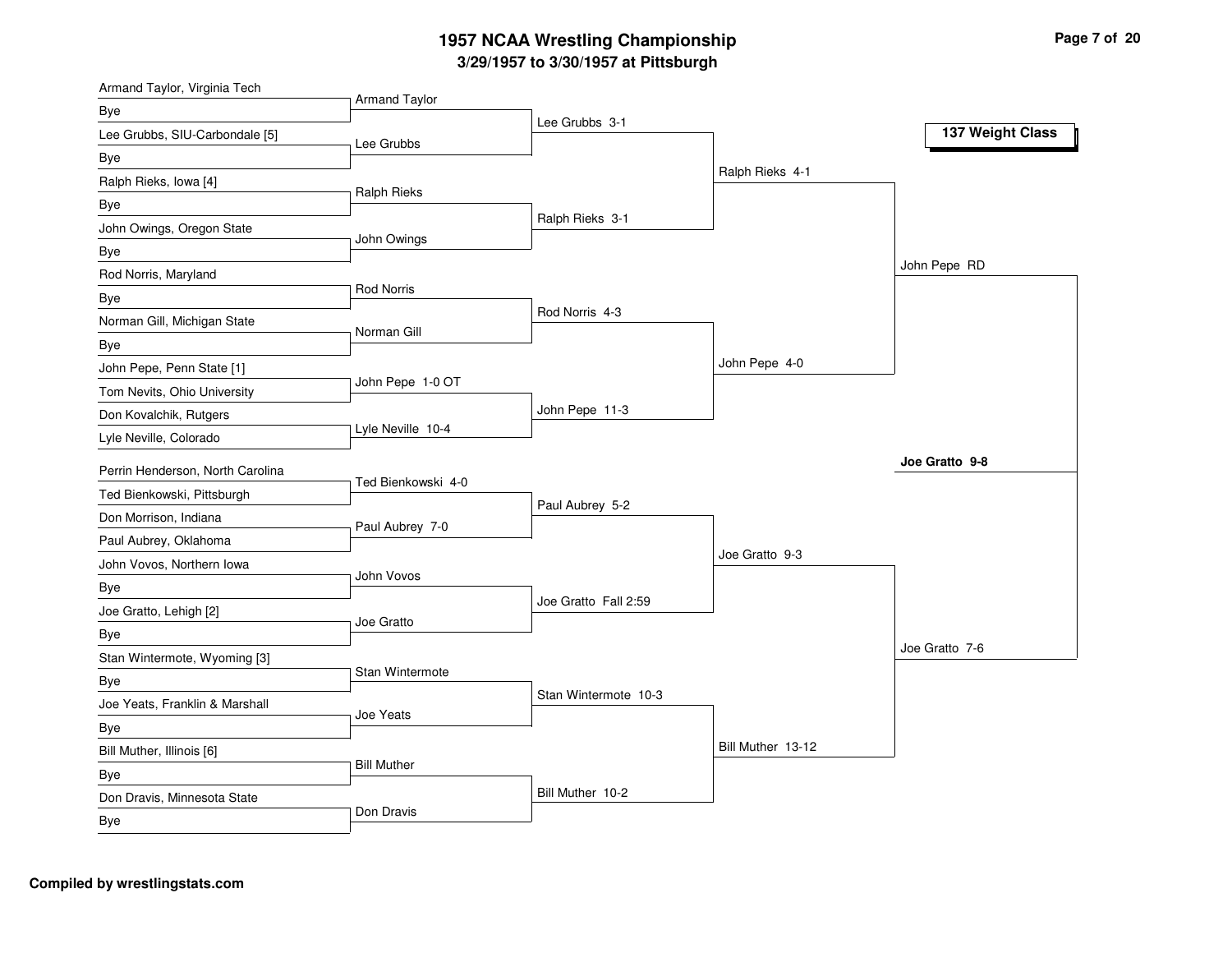# **3/29/1957 to 3/30/1957 at Pittsburgh 1957 NCAA Wrestling Championship Page <sup>8</sup> of <sup>20</sup>**

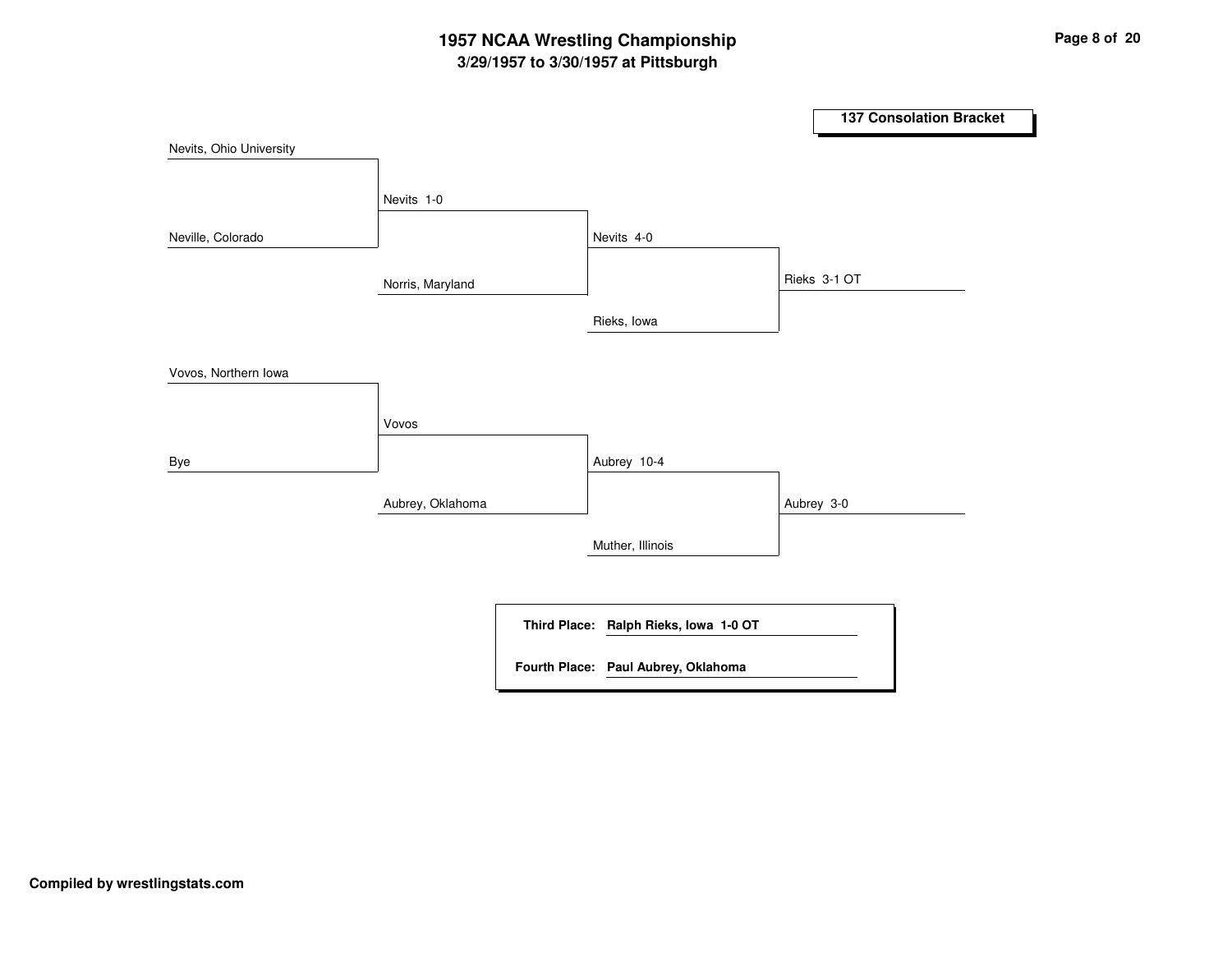| Ron Gray<br>Bye<br>Ron Gray 6-0<br>147 Weight Class<br>John Noble, Harvard<br>John Noble<br>Bye<br>Ron Gray 10-8<br>Bob Bubb, Pittsburgh<br>Werner Holzer 6-4<br>Werner Holzer, Illinois [5]<br>Werner Holzer 2-0<br>Charles Goldthorp, Lock Haven<br>Peter Roche 4-3<br>Peter Roche, Brown<br>Ron Gray 3-0<br>Jim Heald, Swarthmore<br>Claudell Wright 7-1<br>Claudell Wright, Oklahoma State<br>Claudell Wright 12-4<br>Pete Jones, Wyoming<br>John Heintz 4-3<br>John Heintz, Carleton<br>Dave Adams DFT<br>Bernard Wood, CCNY<br>Dave Adams 7-2<br>Dave Adams, Penn State [1]<br>Dave Adams DFT<br>Don Meyers, Minnesota<br>Wilbur Derby 7-2<br>Wilbur Derby, Colorado |
|----------------------------------------------------------------------------------------------------------------------------------------------------------------------------------------------------------------------------------------------------------------------------------------------------------------------------------------------------------------------------------------------------------------------------------------------------------------------------------------------------------------------------------------------------------------------------------------------------------------------------------------------------------------------------|
|                                                                                                                                                                                                                                                                                                                                                                                                                                                                                                                                                                                                                                                                            |
|                                                                                                                                                                                                                                                                                                                                                                                                                                                                                                                                                                                                                                                                            |
|                                                                                                                                                                                                                                                                                                                                                                                                                                                                                                                                                                                                                                                                            |
|                                                                                                                                                                                                                                                                                                                                                                                                                                                                                                                                                                                                                                                                            |
|                                                                                                                                                                                                                                                                                                                                                                                                                                                                                                                                                                                                                                                                            |
|                                                                                                                                                                                                                                                                                                                                                                                                                                                                                                                                                                                                                                                                            |
|                                                                                                                                                                                                                                                                                                                                                                                                                                                                                                                                                                                                                                                                            |
|                                                                                                                                                                                                                                                                                                                                                                                                                                                                                                                                                                                                                                                                            |
|                                                                                                                                                                                                                                                                                                                                                                                                                                                                                                                                                                                                                                                                            |
|                                                                                                                                                                                                                                                                                                                                                                                                                                                                                                                                                                                                                                                                            |
|                                                                                                                                                                                                                                                                                                                                                                                                                                                                                                                                                                                                                                                                            |
|                                                                                                                                                                                                                                                                                                                                                                                                                                                                                                                                                                                                                                                                            |
|                                                                                                                                                                                                                                                                                                                                                                                                                                                                                                                                                                                                                                                                            |
|                                                                                                                                                                                                                                                                                                                                                                                                                                                                                                                                                                                                                                                                            |
|                                                                                                                                                                                                                                                                                                                                                                                                                                                                                                                                                                                                                                                                            |
| Simon Roberts 2-2, 2-0<br>Nick Petronka, Indiana                                                                                                                                                                                                                                                                                                                                                                                                                                                                                                                                                                                                                           |
| Nick Petronka 8-3<br>Jim Roberts, Kansas State                                                                                                                                                                                                                                                                                                                                                                                                                                                                                                                                                                                                                             |
| Dick Santoro 6-4<br>John Sforzo, Ohio University                                                                                                                                                                                                                                                                                                                                                                                                                                                                                                                                                                                                                           |
| Dick Santoro 7-6<br>Dick Santoro, Lehigh                                                                                                                                                                                                                                                                                                                                                                                                                                                                                                                                                                                                                                   |
| Dick Heaton 4-0<br>Steve Prepeck, Northwestern                                                                                                                                                                                                                                                                                                                                                                                                                                                                                                                                                                                                                             |
| Steve Prepeck RD<br>Nick Biondi, Maryland                                                                                                                                                                                                                                                                                                                                                                                                                                                                                                                                                                                                                                  |
| Dick Heaton 4-0<br>Lee Young, Oklahoma                                                                                                                                                                                                                                                                                                                                                                                                                                                                                                                                                                                                                                     |
| Dick Heaton 3-1<br>Dick Heaton, Northern Iowa [2]                                                                                                                                                                                                                                                                                                                                                                                                                                                                                                                                                                                                                          |
| Simon Roberts 3-2<br>Don Simpson, Muhlenberg                                                                                                                                                                                                                                                                                                                                                                                                                                                                                                                                                                                                                               |
| Paul Weinhold 7-1<br>Paul Weinhold, Colorado State [3]                                                                                                                                                                                                                                                                                                                                                                                                                                                                                                                                                                                                                     |
| Jack Anderson 7-6<br>Jack Anderson, Minnesota State                                                                                                                                                                                                                                                                                                                                                                                                                                                                                                                                                                                                                        |
| <b>Jack Anderson</b><br>Bye                                                                                                                                                                                                                                                                                                                                                                                                                                                                                                                                                                                                                                                |
| Simon Roberts 5-3<br>Simon Roberts, Iowa [6]                                                                                                                                                                                                                                                                                                                                                                                                                                                                                                                                                                                                                               |
| Simon Roberts<br>Bye                                                                                                                                                                                                                                                                                                                                                                                                                                                                                                                                                                                                                                                       |
| Simon Roberts 8-3<br>Bye                                                                                                                                                                                                                                                                                                                                                                                                                                                                                                                                                                                                                                                   |
| Larry Wright<br>Larry Wright, Oregon State                                                                                                                                                                                                                                                                                                                                                                                                                                                                                                                                                                                                                                 |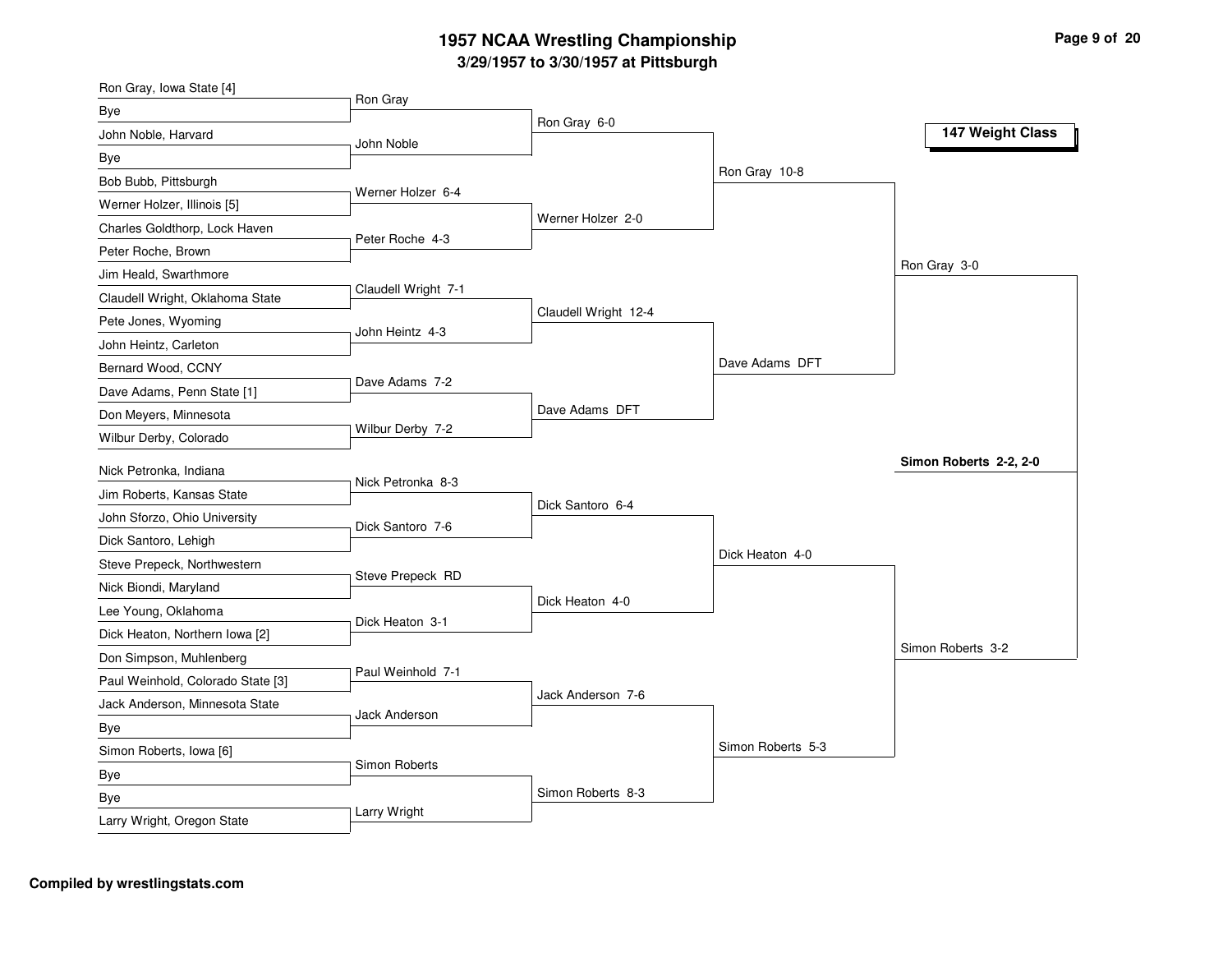# **3/29/1957 to 3/30/1957 at Pittsburgh 1957 NCAA Wrestling Championship Page <sup>10</sup> of <sup>20</sup>**

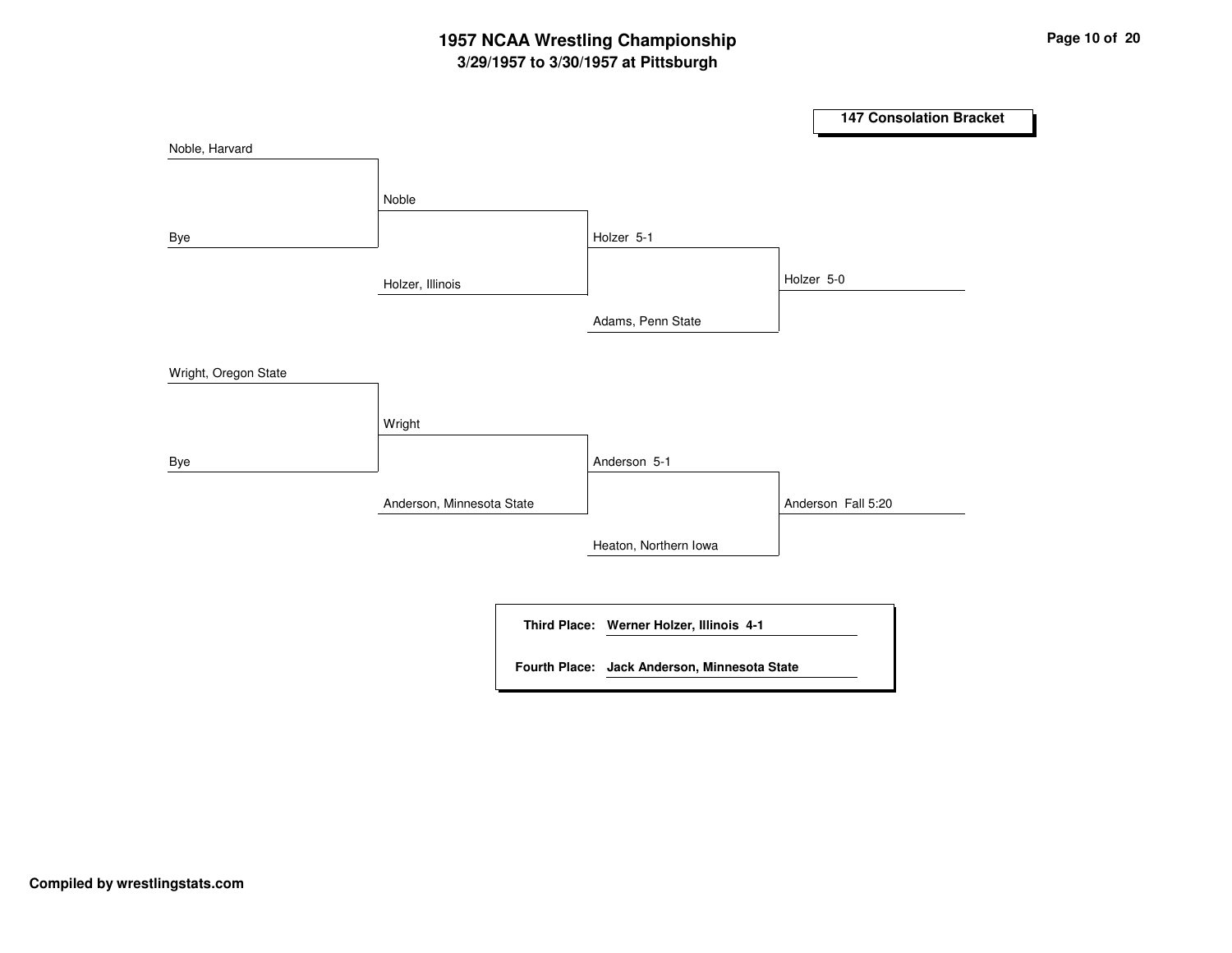# **3/29/1957 to 3/30/1957 at Pittsburgh 1957 NCAA Wrestling Championship Page <sup>11</sup> of <sup>20</sup>**

| Ron Baker, Minnesota [5]          | Ron Baker                 |                          |                          |                          |
|-----------------------------------|---------------------------|--------------------------|--------------------------|--------------------------|
| Bye                               |                           | Ron Baker 3-0            |                          |                          |
| Dan Notine, Hofstra               | Dan Notine                |                          |                          | 157 Weight Class         |
| Bye                               |                           |                          |                          |                          |
| Gerry Gienger, Northern Iowa      | Sal Amato Fall 7:43       |                          | Dave Johnson 4-0         |                          |
| Sal Amato, Maryland               |                           |                          |                          |                          |
| Dave Johnson, Pittsburgh [4]      | Dave Johnson 5-2          | Dave Johnson 9-1         |                          |                          |
| Arnold Brandt, Wartburg           |                           |                          |                          |                          |
| Sam Menefee, Duke                 |                           |                          |                          | Doug Blubaugh 3-1        |
| Bob Koster, Williams              | Bob Koster 4-0            |                          |                          |                          |
| George Krupicka, Oregon           |                           | Bob Koster 2-1           |                          |                          |
| Charles Arends, Northwestern      | George Krupicka Fall 5:34 |                          |                          |                          |
| <b>Bill Gabbard, Illinois</b>     |                           |                          | Doug Blubaugh 12-4       |                          |
| Dwight Conklin, Rutgers           | Bill Gabbard 4-2          |                          |                          |                          |
| Al Gibbons, Carleton              |                           | Doug Blubaugh 8-1        |                          |                          |
| Doug Blubaugh, Oklahoma State [1] | Doug Blubaugh Fall 8:26   |                          |                          |                          |
| Dale Ketelsen, Iowa State         |                           |                          |                          | Doug Blubaugh 9-3        |
| Charles Boyette, North Carolina   | Dale Ketelsen 5-0         |                          |                          |                          |
| Louis Taucher, Oregon State       |                           | Dale Ketelsen 11-6       |                          |                          |
| Ron Fretheim, Luther              | Louis Taucher Fall 5:12   |                          |                          |                          |
| Bob Malcolm, Minnesota State      |                           |                          | Mike Rodriguez Fall 3:49 |                          |
| Mike Rodriguez, Michigan [2]      | Mike Rodriguez Fall 3:40  |                          |                          |                          |
| Earl Poust, Penn State            |                           | Mike Rodriguez Fall 6:20 |                          |                          |
| George Asadorian, Baldwin Wallace | Earl Poust 3-1            |                          |                          |                          |
| Don Vaughn, Virginia Tech         |                           |                          |                          | Mike Rodriguez Fall 3:58 |
| Bill Gallo, Indiana               | Bill Gallo 2-0            |                          |                          |                          |
| Don Studebaker, Oklahoma          |                           | Bill Gallo 5-3           |                          |                          |
| Ed Hamer, Lehigh [6]              | Don Studebaker 8-3        |                          |                          |                          |
| John Doyle, Kansas State [3]      |                           |                          | Tom Halford RD           |                          |
| Bye                               | John Doyle                |                          |                          |                          |
| Bye                               |                           |                          |                          |                          |
|                                   |                           | Tom Halford 3-2          |                          |                          |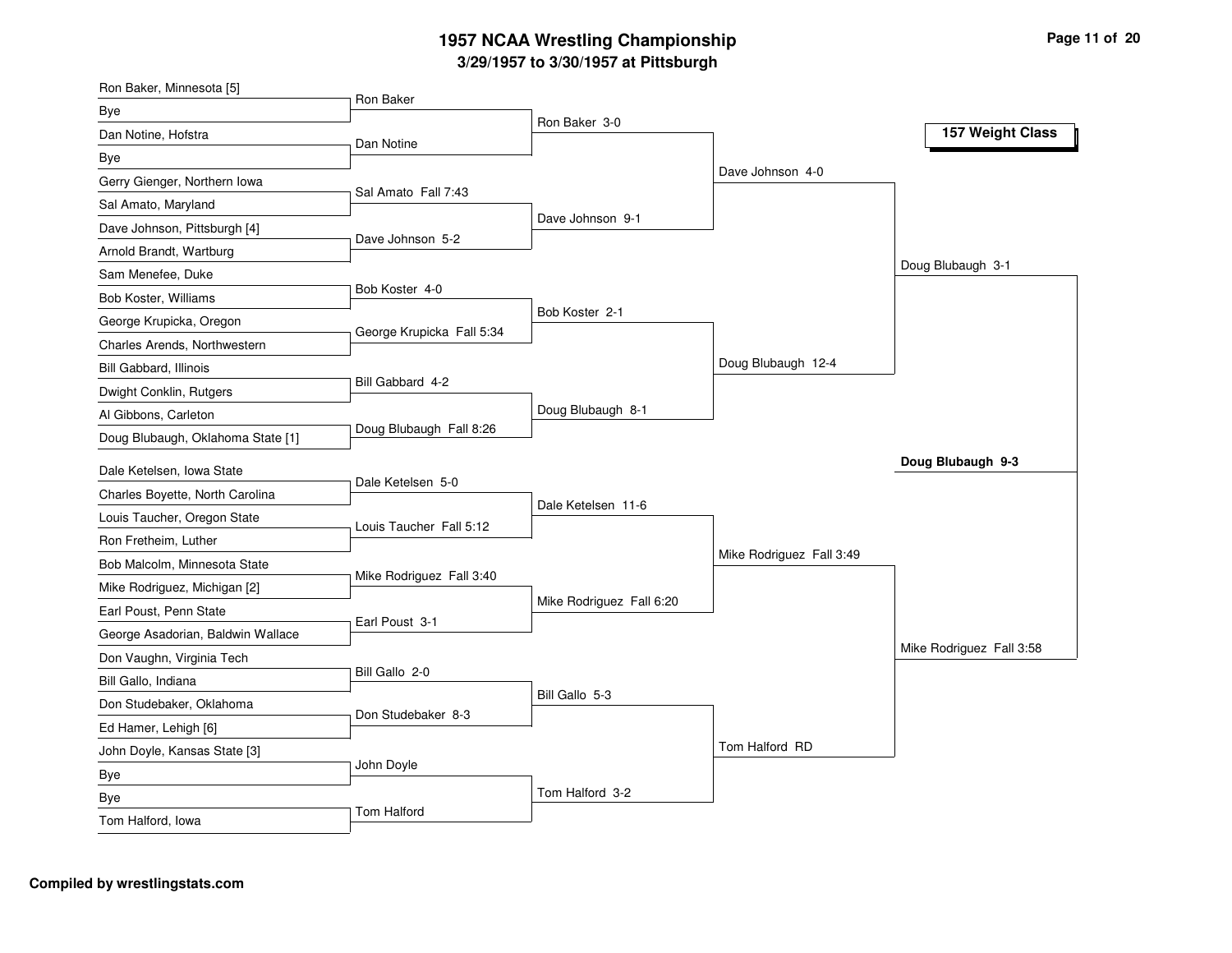# **3/29/1957 to 3/30/1957 at Pittsburgh 1957 NCAA Wrestling Championship Page <sup>12</sup> of <sup>20</sup>**

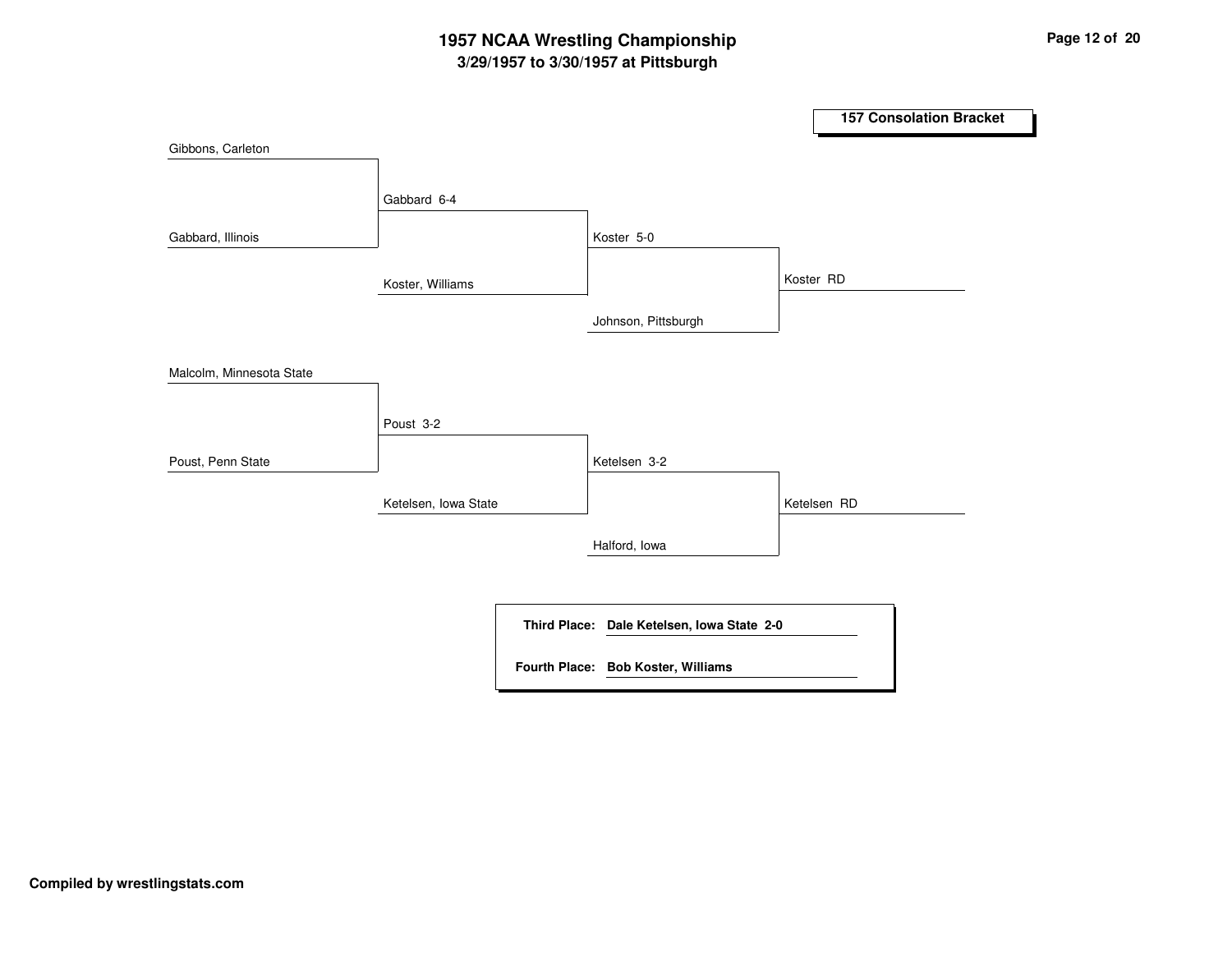| Dave Atkinson, North Carolina   | Dave Atkinson            |                       |                     |                     |
|---------------------------------|--------------------------|-----------------------|---------------------|---------------------|
| Bye                             |                          | Frank Powell 7-0      |                     |                     |
| Frank Powell, Iowa State [5]    | <b>Frank Powell</b>      |                       |                     | 167 Weight Class    |
| Bye                             |                          |                       |                     |                     |
| Walter Kohler, Hiram            |                          |                       | Frank Powell 7-2    |                     |
| Jack Marchello, Michigan [4]    | Jack Marchello Fall 5:20 |                       |                     |                     |
| John Anderson, Cornell Iowa     |                          | Jack Marchello 9-5    |                     |                     |
| Ken Koenig, Kent State          | Ken Koenig 3-1           |                       |                     |                     |
| John Wright, Virginia Tech      |                          |                       |                     | Ralph Schneider 3-1 |
| Jim Craig, Iowa                 | Jim Craig 5-0            |                       |                     |                     |
| Bob Foster, Harvard             |                          | Ralph Schneider 7-2   |                     |                     |
| Ralph Schneider, Waynesburg     | Ralph Schneider 9-1      |                       |                     |                     |
| George Gray, Penn State         |                          |                       | Ralph Schneider 5-3 |                     |
| Jim Ferguson, Michigan State    | Jim Ferguson 4-0         |                       |                     |                     |
| Dick Dean, Maryland             |                          | Roy Minter 3-1        |                     |                     |
| Roy Minter, Minnesota State [1] | Roy Minter 5-2           |                       |                     |                     |
| Ray McGuire, Northern Colorado  |                          |                       |                     | Tom Alberts 8-5     |
| John Ellwood, Lock Haven        | Ray McGuire 3-0 OT       |                       |                     |                     |
| Bob Koehen, Minnesota           |                          | Ray McGuire 4-3       |                     |                     |
| Duane Murty, Oklahoma State     | Duane Murty 8-5          |                       |                     |                     |
| Steve Smethurst, Cornell        |                          |                       | Ken Kraft RD        |                     |
| Ken Kraft, Northwestern [2]     | Ken Kraft 4-3            |                       |                     |                     |
| Neal Lesher, Rutgers            |                          | Ken Kraft 3-2         |                     |                     |
| Tom Murphy, Northern Iowa       | Neal Lesher Fall 5:43    |                       |                     |                     |
| Rex Edgar, Oklahoma [3]         |                          |                       |                     | Tom Alberts 2-0     |
| Harold Brownstein, Illinois     | Rex Edgar 6-1            |                       |                     |                     |
| Ed Rath, Colorado State         |                          | Rex Edgar 10-4        |                     |                     |
| Bernard Stolls, CCNY            | Ed Rath 3-0              |                       |                     |                     |
| Frank Gutierrez, Muhlenberg     |                          |                       | Tom Alberts 8-6     |                     |
|                                 | <b>Frank Gutierrez</b>   |                       |                     |                     |
| Bye                             |                          | Tom Alberts Fall 4:22 |                     |                     |
| Bye                             | Tom Alberts              |                       |                     |                     |
| Tom Alberts, Pittsburgh [6]     |                          |                       |                     |                     |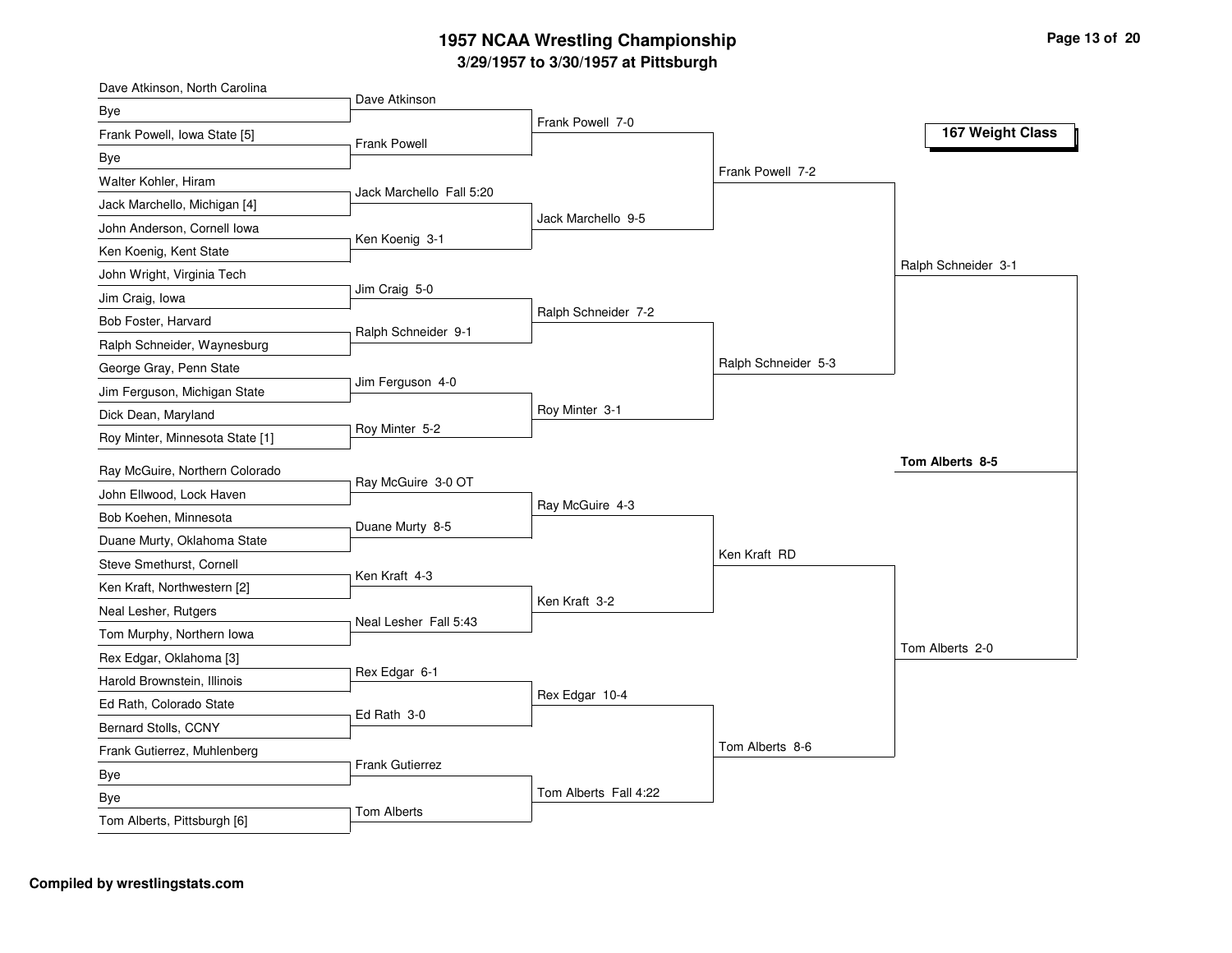# **3/29/1957 to 3/30/1957 at Pittsburgh 1957 NCAA Wrestling Championship Page <sup>14</sup> of <sup>20</sup>**

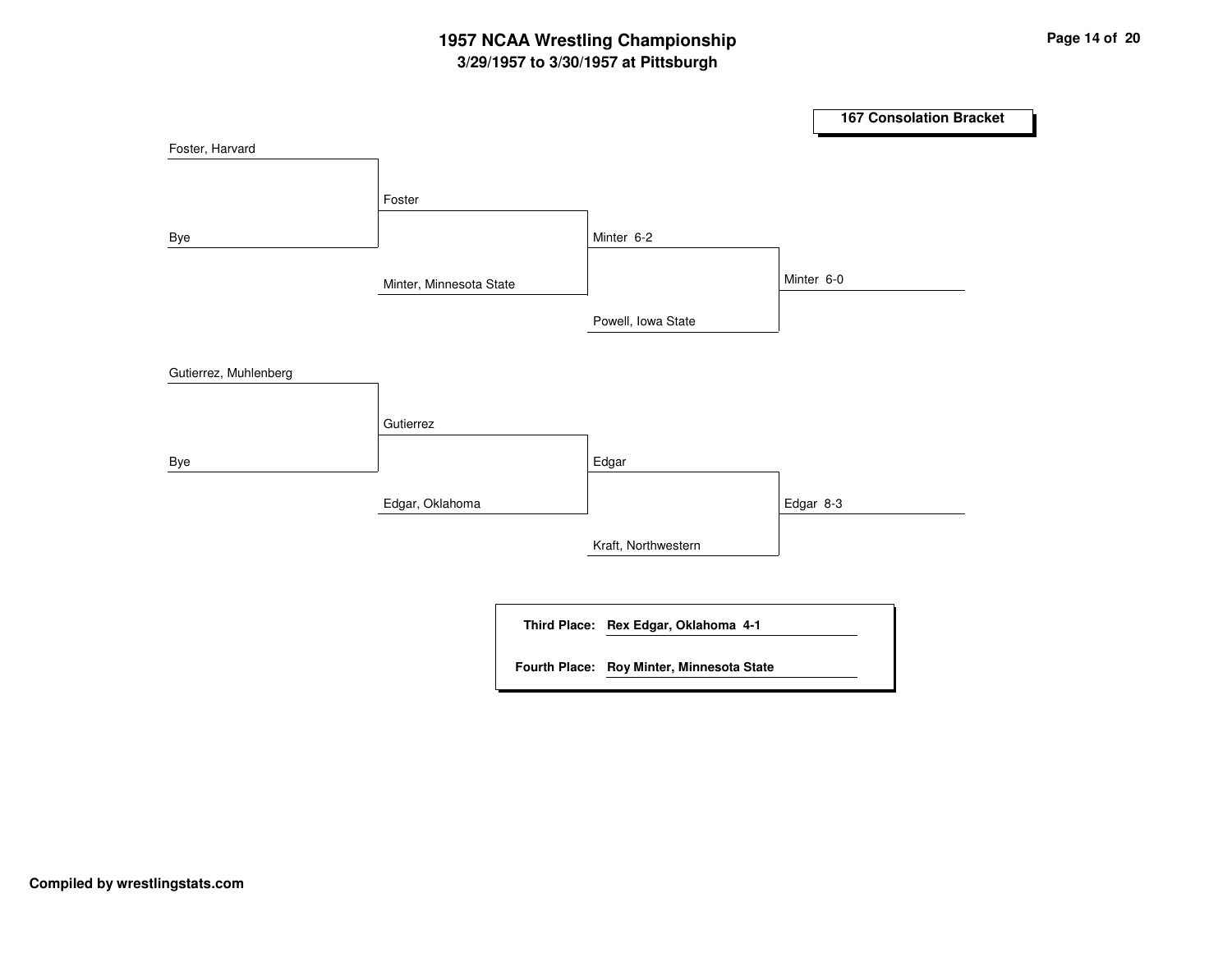| Cliff Matthews, Maryland                     | <b>Cliff Matthews</b> |                       |                     |                     |
|----------------------------------------------|-----------------------|-----------------------|---------------------|---------------------|
| Bye                                          |                       | John Dustin 3-1       |                     |                     |
| John Dustin, Oregon State [4]<br>John Dustin |                       |                       |                     | 177 Weight Class    |
| Bye                                          |                       |                       |                     |                     |
| Karl Lutomski, Michigan                      | Karl Lutomski         |                       | John Dustin 2-1     |                     |
| Bye                                          |                       |                       |                     |                     |
| Les Walters, Penn State [5]<br>Les Walters   |                       | Les Walters 3-2       |                     |                     |
| Bye                                          |                       |                       |                     |                     |
| Jim Harding, Oklahoma State                  |                       |                       |                     | Dan Hodge 8-2       |
| Doug Volgenau, Navy                          | Doug Volgenau 6-0     |                       |                     |                     |
| Frank Fiore, Kent State                      | Gary Haller 4-3       | Gary Haller 5-2       |                     |                     |
| Gary Haller, Kansas State                    |                       |                       |                     |                     |
| Merv Miller, Cornell Iowa                    |                       |                       | Dan Hodge Fall 0:28 |                     |
| Alex Skirpan, Pittsburgh                     | Alex Skirpan 7-2      |                       |                     |                     |
| Dan Hodge, Oklahoma [1]                      |                       | Dan Hodge Fall 0:50   |                     |                     |
| Dick Garretson, Rutgers                      | Dan Hodge Fall 5:50   |                       |                     |                     |
| Paul Billy, Muhlenberg                       |                       |                       |                     | Dan Hodge Fall 7:31 |
| Ron Flemming, Franklin & Marshall [2]        | Ron Flemming 6-1      |                       |                     |                     |
| Tom Shaheen, Iowa                            |                       | Ron Flemming 3-0      |                     |                     |
| Ben Petrelli, Virginia                       | Tom Shaheen 6-3       |                       |                     |                     |
| Charles Dinkelmeyer, Syracuse                |                       |                       | Ron Flemming 3-2    |                     |
| Gene Frank, Iowa State                       | Gene Frank 4-3        |                       |                     |                     |
| Leroy Fladseth, Michigan State               |                       | Gene Frank 3-1        |                     |                     |
| Bob Gilmore, Harvard                         | Leroy Fladseth 6-5    |                       |                     |                     |
| Jesse Stokes, Wyoming [3]                    |                       |                       |                     | Ron Flemming 3-2    |
| Bye                                          | Jesse Stokes          |                       |                     |                     |
| John Alexander, Brown                        |                       | Jesse Stokes 7-2      |                     |                     |
| Bye                                          | John Alexander        |                       |                     |                     |
| Gary Burdick, SIU-Carbondale                 |                       |                       | Jesse Stokes 8-4    |                     |
| Bye                                          | Gary Burdick          |                       |                     |                     |
| Bye                                          |                       | Bill Wright Fall 1:19 |                     |                     |
| <b>Bill Wright</b>                           |                       |                       |                     |                     |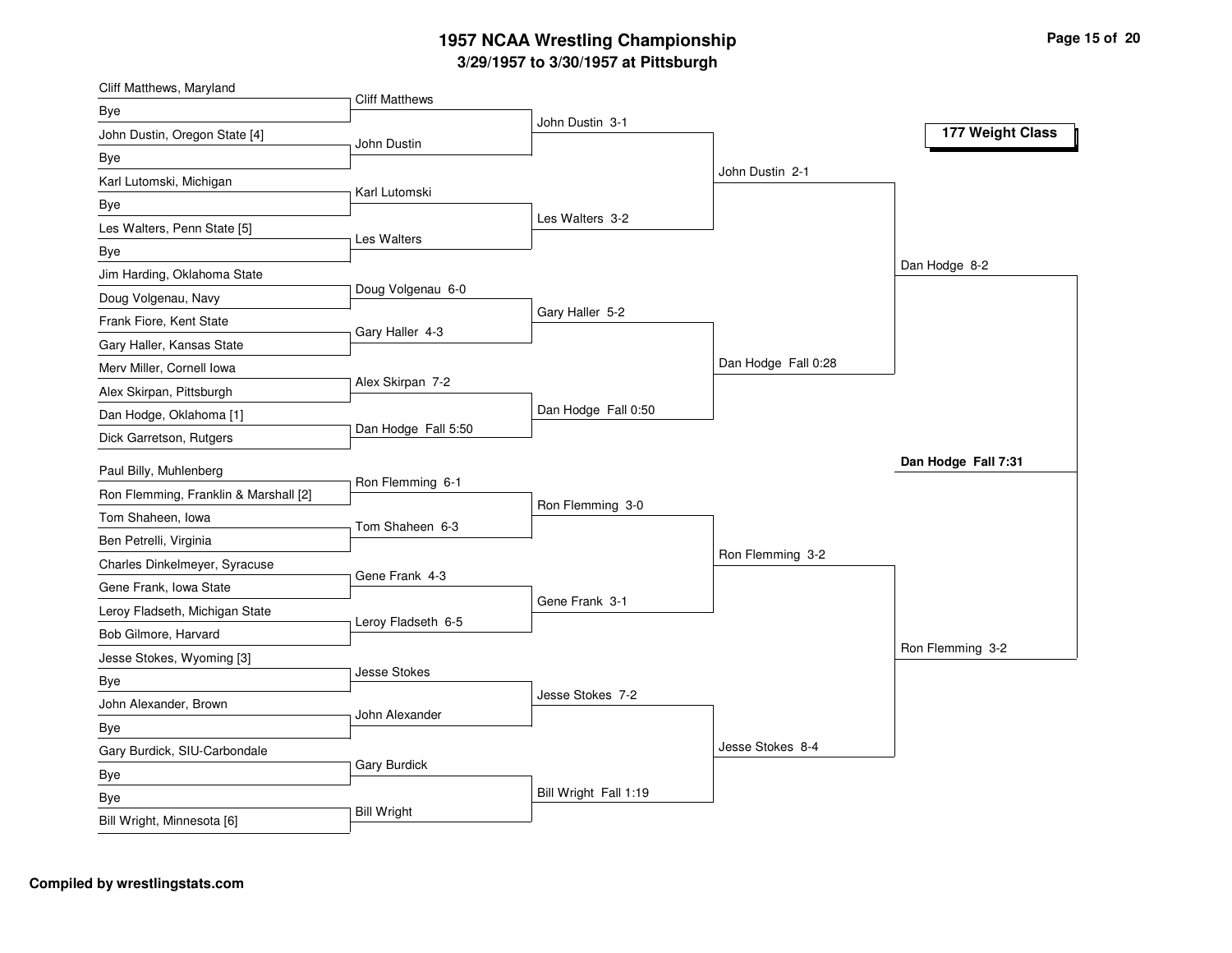# **3/29/1957 to 3/30/1957 at Pittsburgh 1957 NCAA Wrestling Championship Page <sup>16</sup> of <sup>20</sup>**

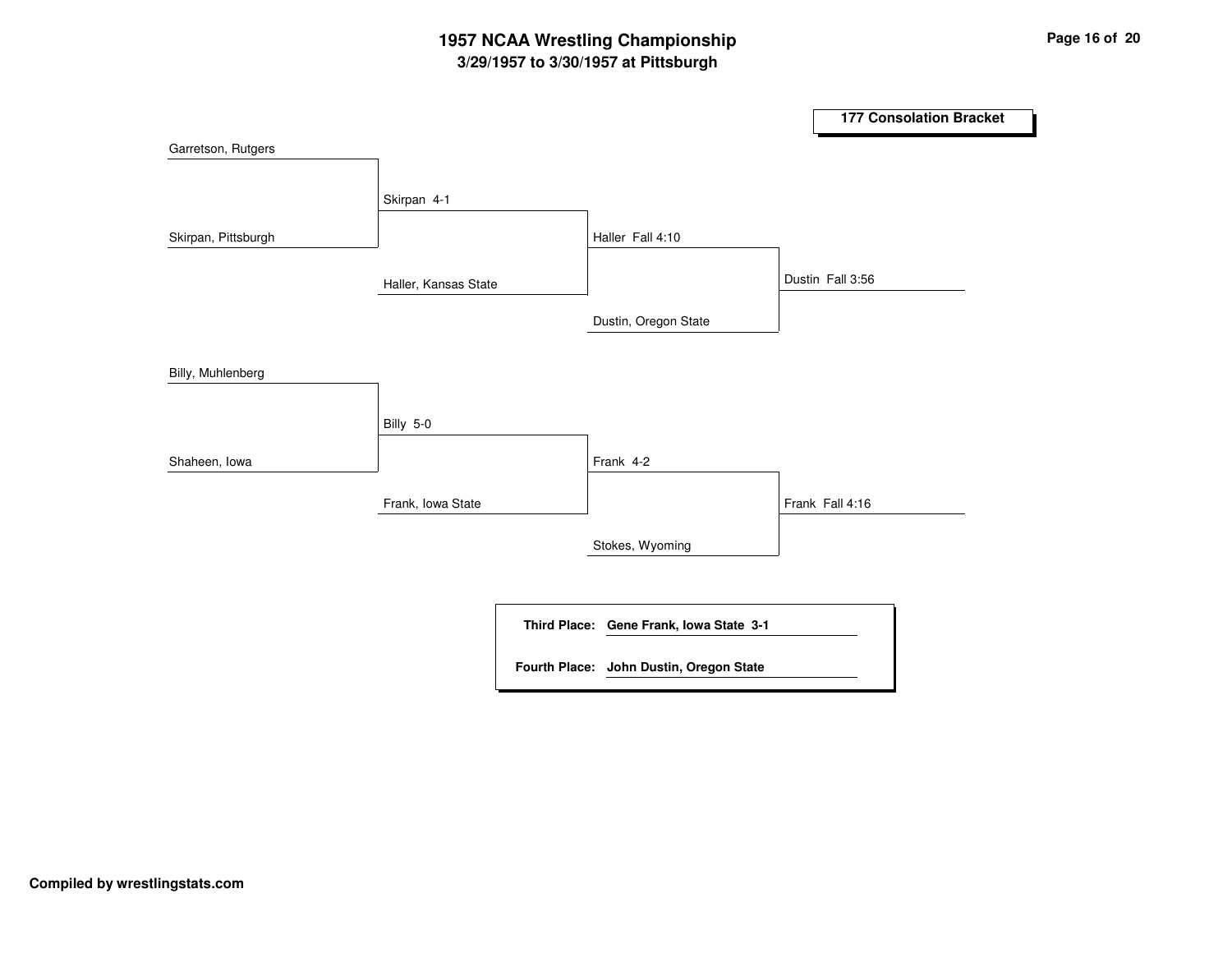| Jim Dietrich, Kansas State        |                     |                          |                          |                         |
|-----------------------------------|---------------------|--------------------------|--------------------------|-------------------------|
| Bye                               | Jim Dietrich        | Mike Clock 3-0           |                          |                         |
| Mike Clock, Lewis & Clark [5]     | <b>Mike Clock</b>   |                          |                          | 191 Weight Class        |
| Bye                               |                     |                          |                          |                         |
| Sam Markle, Penn State            |                     |                          | Gary Kurdelmeier 4-0     |                         |
| Bye                               | Sam Markle          |                          |                          |                         |
| Gary Kurdelmeier, Iowa [4]        |                     | Gary Kurdelmeier 7-0     |                          |                         |
| Bye                               | Gary Kurdelmeier    |                          |                          |                         |
| Mike Pantely, Waynesburg          |                     |                          |                          | Ron Schirf 1-0          |
| Bye                               | Mike Pantely        |                          |                          |                         |
| Jack Himmelwright, Colorado       |                     | Jack Himmelwright 7-1    |                          |                         |
| Bye                               | Jack Himmelwright   |                          |                          |                         |
| Steve Zervas, Michigan            |                     |                          | Ron Schirf 14-4          |                         |
| Bye                               | Steve Zervas        |                          |                          |                         |
| Ron Schirf, Pittsburgh [1]        |                     | Ron Schirf 3-2           |                          |                         |
| Ade Sponberg, Gustavus Adolphus   | Ron Schirf 13-5     |                          |                          |                         |
| Bill Fagg, Army                   |                     |                          |                          | Ron Schirf 1-1, 1-1 SRD |
| Bye                               | <b>Bill Fagg</b>    |                          |                          |                         |
| Jack Stanbrook, SUNY-Cortland     |                     | Jack Stanbrook Fall 6:55 |                          |                         |
| Bye                               | Jack Stanbrook      |                          |                          |                         |
| Wayne Murty, Oklahoma State       |                     |                          | Jack Stanbrook Fall 6:38 |                         |
| <b>Bye</b>                        | <b>Wayne Murty</b>  |                          |                          |                         |
| Willis Wood, Minnesota [2]        |                     |                          |                          |                         |
|                                   |                     | Willis Wood 2-1          |                          |                         |
|                                   | Willis Wood         |                          |                          |                         |
| Bye                               |                     |                          |                          | Tony Stremic 8-2        |
| Roger Pohlman, Iowa State [6]     | Roger Pohlman       |                          |                          |                         |
| Bye                               |                     | Roger Pohlman 3-1        |                          |                         |
| Ken Maidlow, Michigan State       | Ken Maidlow         |                          |                          |                         |
| Bye                               |                     |                          | Tony Stremic 4-2         |                         |
| Tony Stremic, Navy [3]            | <b>Tony Stremic</b> |                          |                          |                         |
| Bye<br>Bernard Sullivan, Oklahoma |                     | Tony Stremic 8-2         |                          |                         |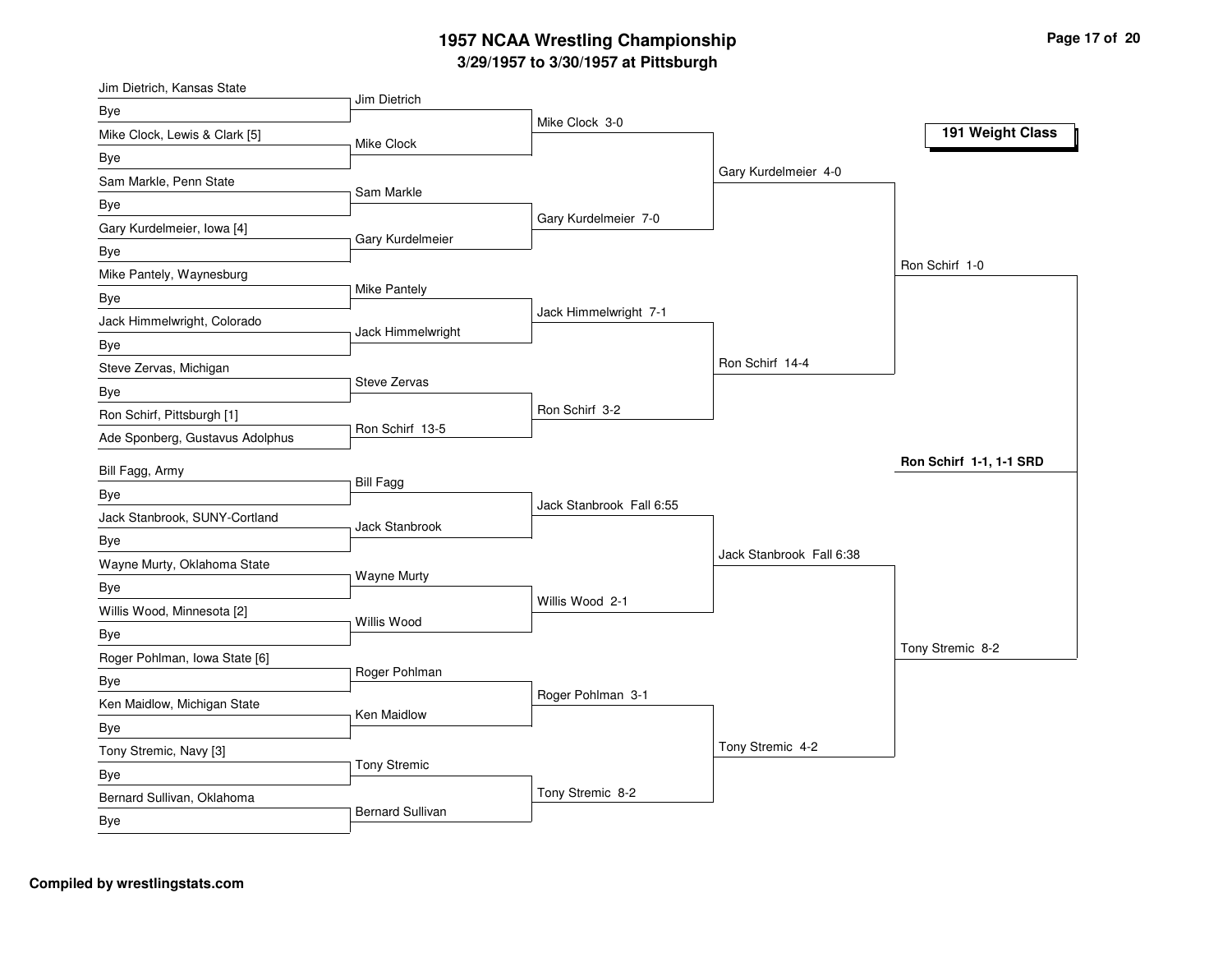# **3/29/1957 to 3/30/1957 at Pittsburgh 1957 NCAA Wrestling Championship Page <sup>18</sup> of <sup>20</sup>**

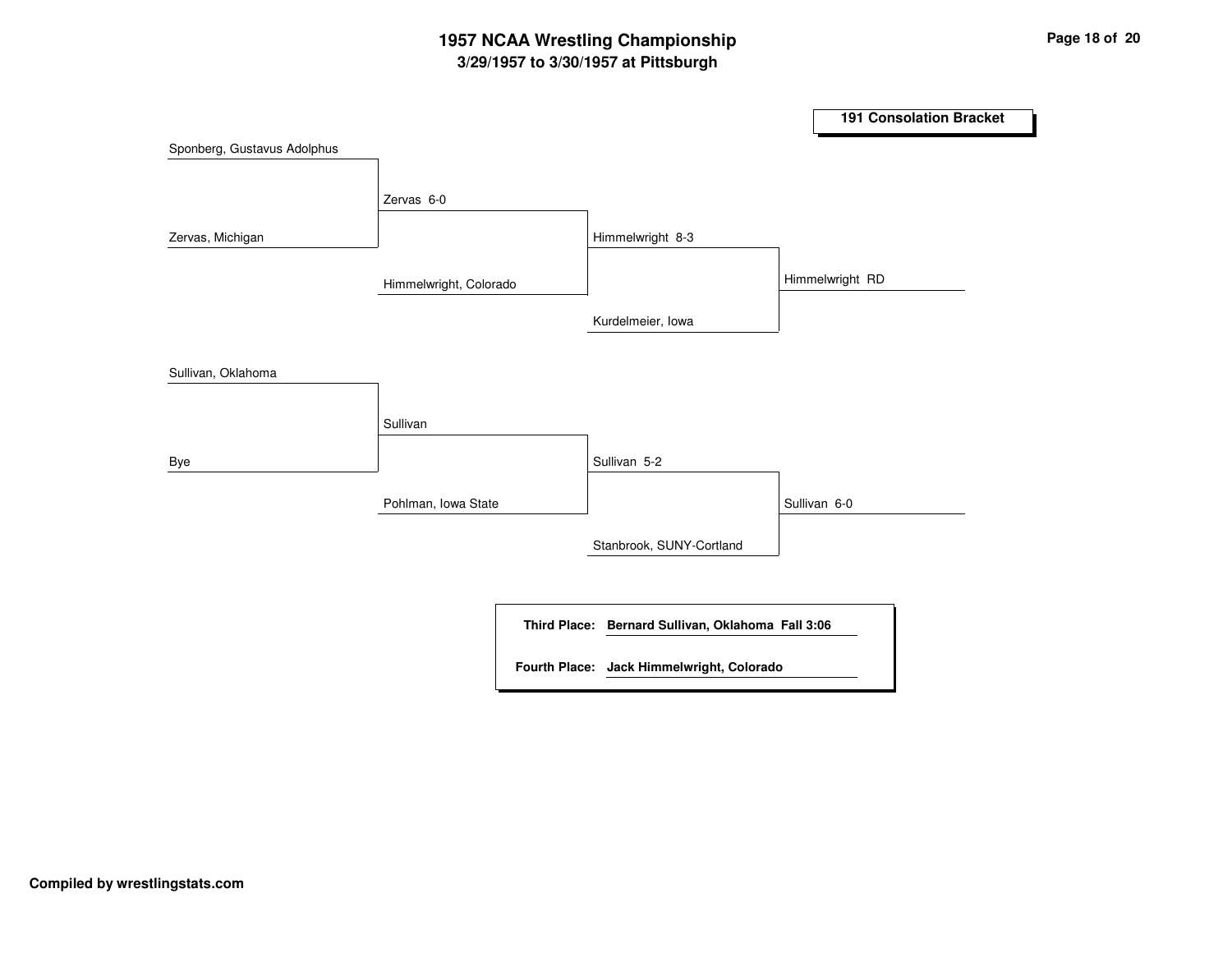# **3/29/1957 to 3/30/1957 at Pittsburgh 1957 NCAA Wrestling Championship Page <sup>19</sup> of <sup>20</sup>**

| <b>Bye</b>                            |                          |                    |                         |
|---------------------------------------|--------------------------|--------------------|-------------------------|
|                                       | Ed Hayes                 |                    | <b>UNL Weight Class</b> |
| Ed Hayes, SIU-Carbondale [5]          |                          |                    |                         |
|                                       |                          | Henry Jordan DFT   |                         |
| Henry Jordan, Virginia [4]            |                          |                    |                         |
|                                       | Henry Jordan Fall 5:04   |                    |                         |
| Bob Marshall, Colorado State          |                          |                    |                         |
|                                       |                          |                    | Henry Jordan 5-4        |
| Dave Herbold, Minnesota               |                          |                    |                         |
| Fred Ulmer, Drexel                    | Fred Ulmer Fall 7:24     |                    |                         |
|                                       |                          |                    |                         |
|                                       |                          | Gordon Roesler 8-0 |                         |
| Dick Bruneman, Miami Ohio             |                          |                    |                         |
| Gordon Roesler, Oklahoma [1]          | Gordon Roesler Fall 7:30 |                    |                         |
|                                       |                          |                    |                         |
| Earl Lynn, Oklahoma State             |                          |                    | Bob Norman 6-1          |
|                                       | Earl Lynn 4-1            |                    |                         |
| Charles Pfrommer, Franklin & Marshall |                          |                    |                         |
|                                       |                          | Bob Norman 8-4     |                         |
| Les Nader, Kent State                 |                          |                    |                         |
|                                       | Bob Norman 9-0           |                    |                         |
| Bob Norman, Illinois [2]              |                          |                    |                         |
|                                       |                          |                    | Bob Norman 6-4          |
| Mike Sandusky, Maryland [3]           |                          |                    |                         |
|                                       | Mike Sandusky            |                    |                         |
| Bye                                   |                          |                    |                         |
|                                       |                          | Mike Sandusky RD   |                         |
| Dick Kubes, Minnesota State [6]       |                          |                    |                         |
|                                       | Dick Kubes               |                    |                         |
| Bye                                   |                          |                    |                         |